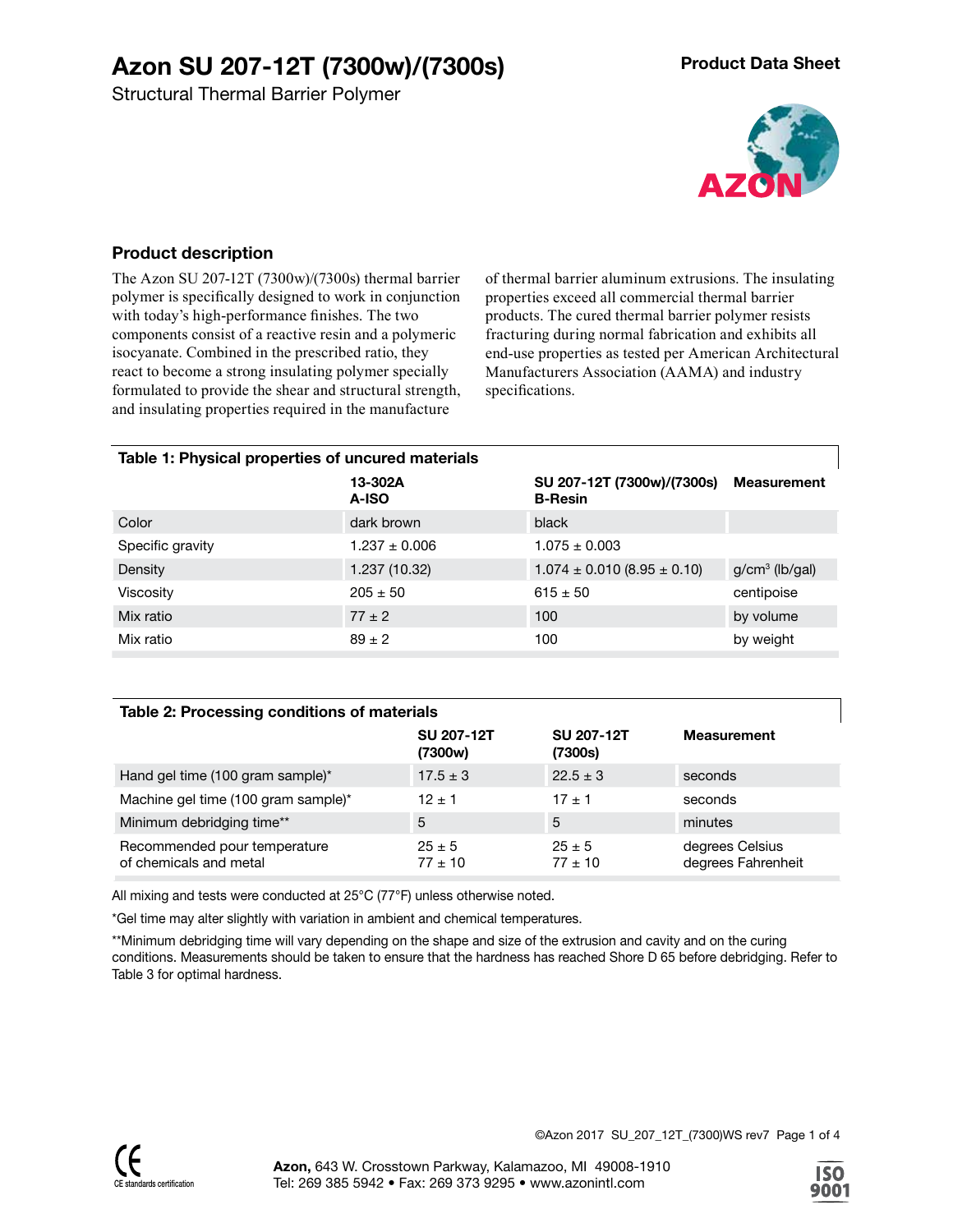

| Table 3: Performance characteristics of cured material (two hours at 70°C [158°F]) |                                            |                                                      |                        |  |  |  |  |
|------------------------------------------------------------------------------------|--------------------------------------------|------------------------------------------------------|------------------------|--|--|--|--|
|                                                                                    | SI                                         | IP                                                   | <b>Test method</b>     |  |  |  |  |
| Tensile strength                                                                   | $38 \pm 7$ N/mm <sup>2</sup>               | $5,500 \pm 1,000$ psi                                | ASTM D638              |  |  |  |  |
| Elongation at break                                                                | $20 + \%$                                  | $20 + \%$                                            | ASTM D638              |  |  |  |  |
| Modulus of elasticity                                                              | $1,655+ N/mm2$                             | 240,000+ psi                                         | ASTM D638              |  |  |  |  |
| Notched izod impact                                                                | $80.07$ J/m min                            | 1.5 ftlbf/in minimum                                 | ASTM D <sub>256</sub>  |  |  |  |  |
| Thermal conductivity K-factor                                                      | $0.12 W/m-K$                               | $0.84$ Btu-in/(hr- $\textdegree$ F-ft <sup>2</sup> ) | ASTM C518              |  |  |  |  |
| Heat distortion temperature at 0.46 MPa (66 psi)                                   | $60^{\circ}$ C minimum                     | 140°F minimum                                        | ASTM D648              |  |  |  |  |
| Coefficient of linear thermal expansion                                            | $1.68 \times 10^{-4}$ cm/cm <sup>o</sup> C | $9.34 \times 10^{-5}$ in/in°F                        | ASTM D696              |  |  |  |  |
| Mixture density                                                                    | 1.152 $g/cm3$                              | $71.92$ lb/ft <sup>3</sup>                           | ASTM D <sub>1622</sub> |  |  |  |  |
|                                                                                    | Value                                      |                                                      |                        |  |  |  |  |
| <b>Hardness</b>                                                                    | $80 \pm 2$                                 | Shore D                                              | ASTM D2240             |  |  |  |  |

Note: The test data herein stated are typical values, which may be used as a guideline in evaluating this material for its intended use. However, because of the variations in testing methods and curing conditions, it is not intended that this information be used as specification criteria. We recommend that polymer properties be tested on a regular basis to ensure that both chemicals and machinery are meeting the requirements of the thermal barrier system.

# **Adhesion and dry shrinkage**

Azon SU 207-12T (7300w)/(7300s) polyurethane is a high strength structural polymer with thermal transmission properties of 0.12 W/m-K (0.84 Btu-in/[hr-ºF-ft²]). Care must be taken to ensure that the pour and debridge cavity has a proper finish for the application of the polyurethane. Dirt, grease, incomplete paint pretreatment, excessive paint overspray, poor rinsing and other factors can adversely affect adhesion and should be controlled during the processing and handling of the unfilled extrusions. Thus, prior to the selection of the thermal barrier material, please take into careful consideration the finish on the aluminum substrate. Azon recommends AAMA thermal cycle testing be performed on the combination of thermal barrier and finish to ensure that adhesion will be maintained.

The adhesive properties of thermal barrier chemicals remain primarily a function of the surface to which they are applied. To ensure a secure bond, Azon highly recommends the use of a mechanical lock.

# **General**

Azon SU 207-12T (7300w)/(7300s) polyurethane fabricates well. It will accept most commonly used manufacturing techniques, however, drilling and milling are recommended over punching. Notching into the center of a poured cavity should be avoided, if possible, to lessen the danger of establishing leak paths in the design. Special caution should be observed in fabricating and handling in temperatures below 13°C (55°F), as the impact resistance may be reduced.

Azon SU 207-12T (7300w)/(7300s) is formulated for rapid curing. It has excellent heat distortion temperatures. The filled and debridged extrusions should be handled with care after initial fabrication since the polyurethane may not reach the ultimate properties for seven days when stored at ambient temperatures 25°C (77°F).

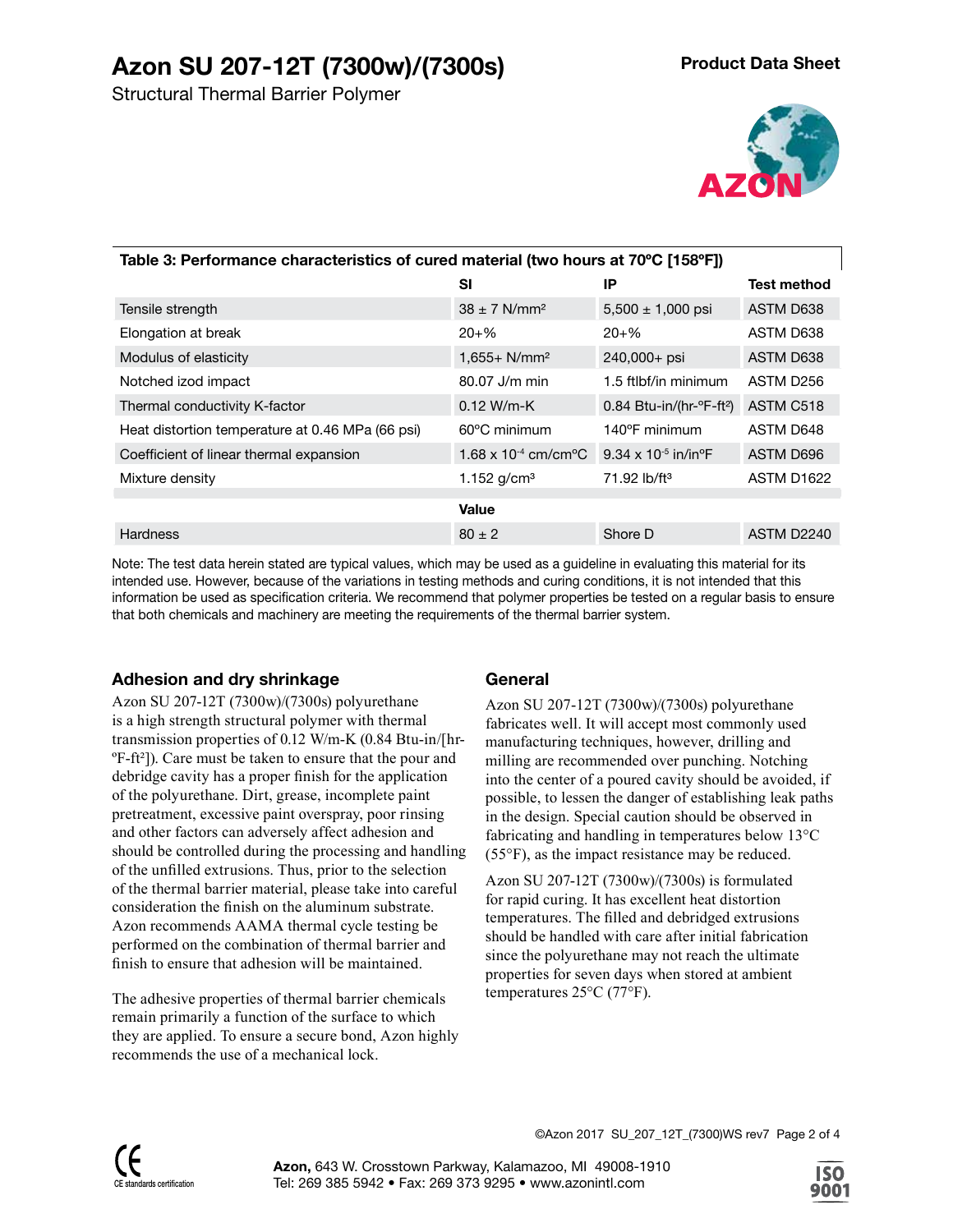Structural Thermal Barrier Polymer



### **Processing**

Care must be taken to avoid debridging the extrusions before the durometer hardness reaches Shore D 65. **IMPORTANT:** Failure to reach Shore D 65 may cause distortion and or a safety problem since the partially debridged sample may be compressed by the drive wheels of the debridge saw and create a kickback condition directly inline behind the milling blade.

As with all thermal barrier polymers, the reactivity and curing of Azon SU 207-12T (7300w)/(7300s) can vary slightly with the temperature of the chemicals and the aluminum. It is recommended that the chemicals and extrusions be maintained at  $25\pm5\degree C$  (77 $\pm10\degree F$ ) for proper curing. Metal temperature should be maintained at a minimum of 18.3°C (65°F) for proper curing of the polymer.

Processing above or below recommended temperatures may result in processing, fabrication and distortion concerns for the manufacturer.

Azon SU 207-12T (7300w)/(7300s) is not to be used for any other applications unless it is approved by written consent from Azon.

# **Storage and handling**

Azon thermal barrier components are very stable materials when properly handled. To avoid problems, it is important to understand that these materials are sensitive to moisture. Containers of the components must be stored in a dry area where the temperature range does not fall below 10°C (50°F) and does not exceed 37ºC (100ºF) for prolonged periods.

The expected shelf life of Azon chemical products is 12 months. When properly stored in unopened, sealed containers, the shelf life is indefinite. It is important to observe good inventory control by using the first in, first used practice.

When it becomes necessary to remove supply lines, always add dry nitrogen or dry air (dew point of less than -40 $^{\circ}$ C [-40 $^{\circ}$ F]) when the partially full container is resealed to protect the contents from moisture.

# **Disposal**

Care should be taken to protect our environment. The user of this product has the responsibility to dispose of unused material or residue in compliance with local governmental guidelines for the disposal of nonhazardous and hazardous waste.

# **Health and safety**

Safety data sheets and product labels must be reviewed prior to use or handling the material. Ordinary hygienic principles, such as washing the compound from the hands before eating or smoking, should be observed. Hands should be washed with a waterless cleaner followed by soap and water. Avoid breathing of vapors, prolonged contact with the skin, contact with open breaks in the skin and ingestion. Use with adequate ventilation.

# **Ordering**

To place orders or for pricing information, please contact Azon customer support at 1.800.788.5942.

# **Technical service**

Please contact the AZO/Tec® department for technical assistance and a review of thermal barrier cavity sizes, locations and mechanical lock recommendation. Through AZO/Tec, Azon will provide analyses and recommendations to improve existing and new thermal barrier products for optimal thermal and structural performance for field use.

# **Cavity design**

The design of the cavity in an aluminum extrusion should conform to the AAMA TIR-A8-16 guidelines depicted on the next page in Figure 1. The AZO/Tec® design and simulation team aids customers with the technical design of structural and energy-efficient fenestration systems by providing thermal simulation studies and a range of design functions.

©Azon 2017 SU\_207\_12T\_(7300)WS rev7 Page 3 of 4